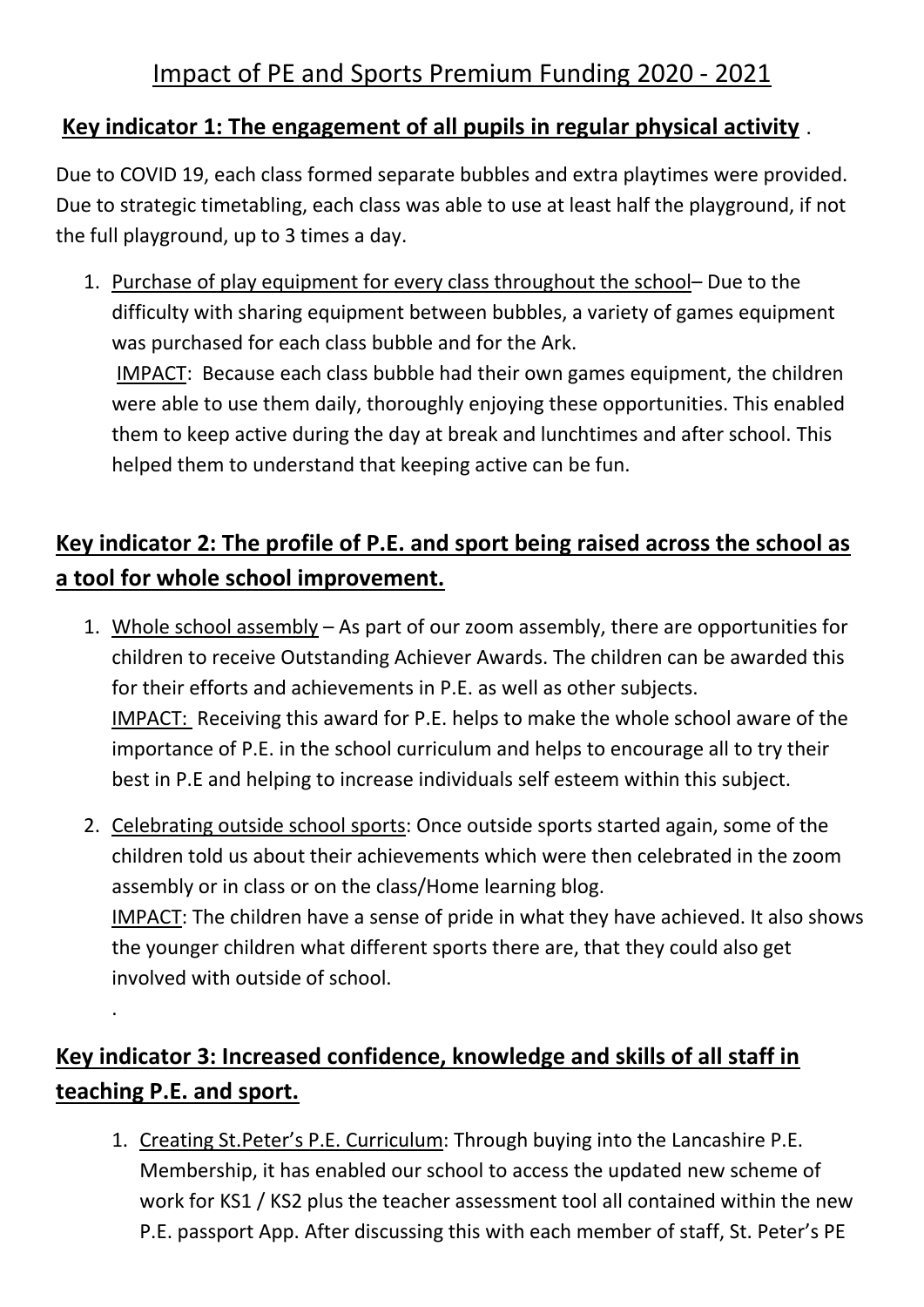curriculum was created, each teacher choosing activities to match the skills needed to be taught throughout the school year. After a zoom twilight training session for teaching staff, the PE leader was able to go through all aspects of the PE Passport scheme of work and its assessment opportunities. IMPACT: All members of staff now feel confident to begin the new school year using the PE Passport scheme of work and its assessment capabilities in order to teach high level PE lessons.

2. Renewing the PSHE Association Membership: As part of the PSHE curriculum, it teaches about relationships, physical activity and keeping healthy, which are important aspects of learning in Physical Education. Therefore part of the funding was used again this year to renew the PSHE Association Membership. IMPACT: All members of staff will be able to follow the new St.Peter's PSHE scheme of work and be able to access new up to date information, resources and planning ideas.

# **Key Indicator 4: Broader experience of a range of sports activities offered to all pupils**

1.Our aim this year was to provide the children with as many opportunities to develop learnt physical skills and be introduced to new skills through PE lessons and to be given more opportunities during the day to be physically active.

IMPACT: After having re adjusted the PE curriculum to follow the COVID guidelines, focus was placed on developing the fundamental movement skills throughout the Key Stages. This has led to an increase in confidence in the children's skill level within these movement skills. Due to each class bubble having their own games equipment, children have daily access and regular time slots to take part in physical activity. Because of this, the children look forward and often plan which games they will play each day with the equipment in their class and thoroughly enjoy being active.

#### **Key Indicator 5: Increased participation in competitive sport**

1. To encourage as many children as possible to take part in competitive sports: We feel it is really important to enter a wide variety of competitive sports, in order to give the greatest amount of children the opportunity to compete in a sport they enjoy. Because of the restrictions and the need to keep in class bubbles, we have not been able to compete in inter school sports this year, but instead concentrated on